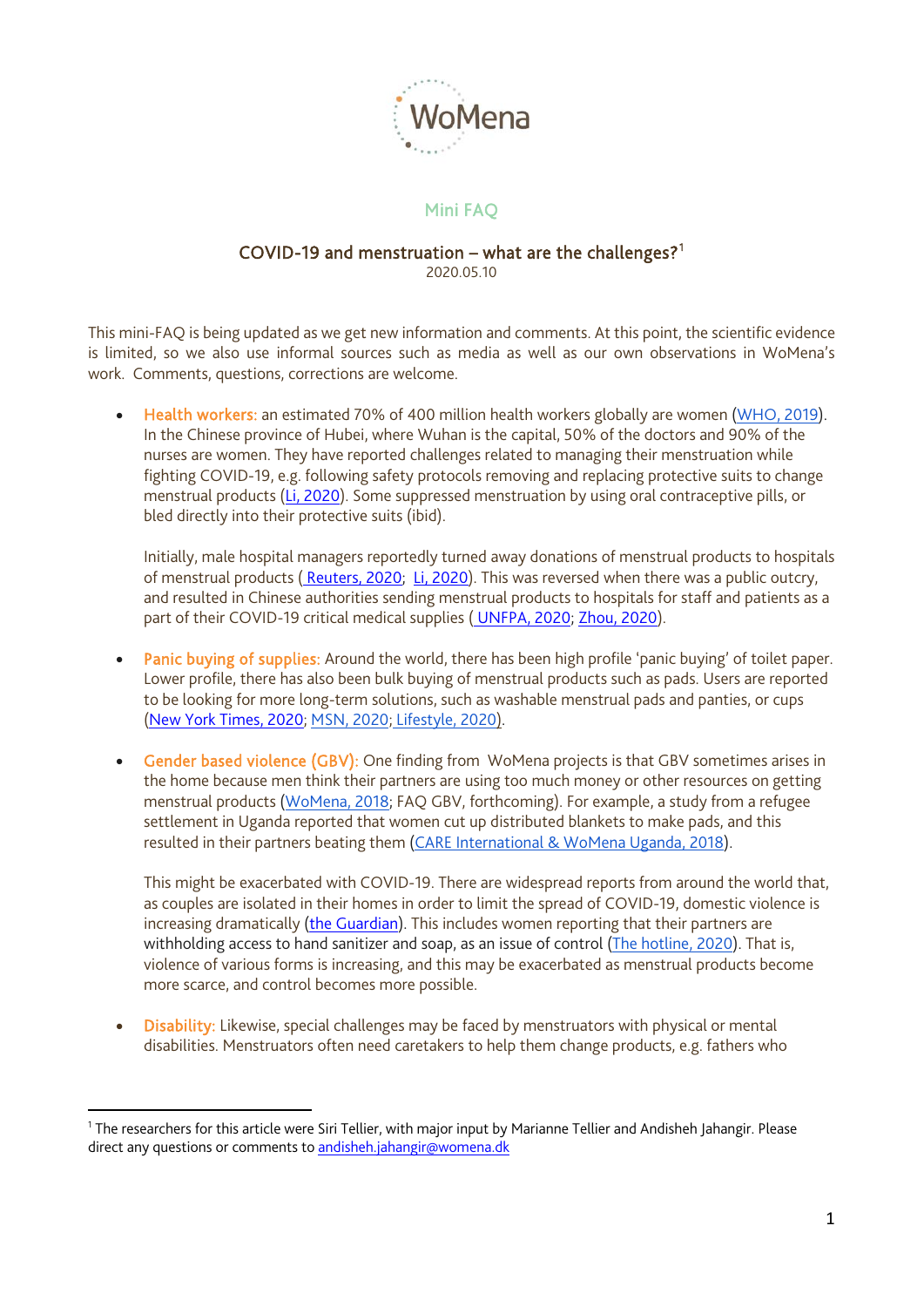

replace a daughter's tampon or pad. Managing this close contact is already a challenge, and may be exacerbated (Rasanathan et al, forthcoming).

- Humanitarian situations: Until recently, attention to menstruation was often considered a low priority in humanitarian settings, but this is changing, and provision of menstrual products is now a minimum standard, at least in the early stages of an emergency [\(Tellier & Hyttel, 2018;](http://womena.dk/wp-content/uploads/2018/06/UNFPA-Review-Menstrual-Health-Management-Final-04-June-2018.pdf) [Sphere,](https://handbook.spherestandards.org/en/sphere/#ch001) [2018](https://handbook.spherestandards.org/en/sphere/#ch001) ). However, supply chains are challenged for all products, including menstrual products. Beyond products, the education/participation of communities is also interrupted. Humanitarian actors, as always, are finding ways to work around this [\(Farrington, 2020; Wilson-Smith,2020\)](https://www.youtube.com/watch?v=nqUIbivcqiY&list=PL1UKNqoJNj9_7aF81ZCL4Ht1zbAcRVMRO&index=2&t=0s). See below for some of WoMena's approaches.
- Menstrual irregularities stress, food shortages: there is evidence that stress exacerbates menstrual irregularities. Such irregularities are a prime concern for menstruators (WoMena FAQ, 2018). COVID-19 is reportedly leading to increased levels of stress, in turn leading to increasing irregularities [\(National post, 2020\).](https://nationalpost.com/diseases-and-conditions/coronavirus/missed-your-period-you-can-probably-blame-covid-19/wcm/fbab7fe8-4ef8-4320-9aba-219869ba3383,%20https:/metro.co.uk/2020/04/18/lockdown-may-affecting-periods-12575133/,%20many%20more)

With respect to food, lack of food is a major reason for menstrual irregularities in low resource settings [\(WoMena FAQ, 2018, Jahangir, 2018\).](http://womena.dk/faqs/) For example, WoMena has observed that women in the Karamoja Region of Uganda have difficulty accessing food, due to shortages and reduced incomes, and that this is leading to more irregular, if any, menstruation.

• WoMena's contribution: WoMena works in a wide range of contexts in Uganda, including refugee settlements. In the COVID-19 crisis, we find the use of washable and reusable **products** such as cups or pads even more relevant, as they are less dependent on the supply chain.

We are stepping up the use of **distance learning and participation** to work around the need for social distancing. We have of course instituted contingency plans for staff, consistent with Government guidelines.